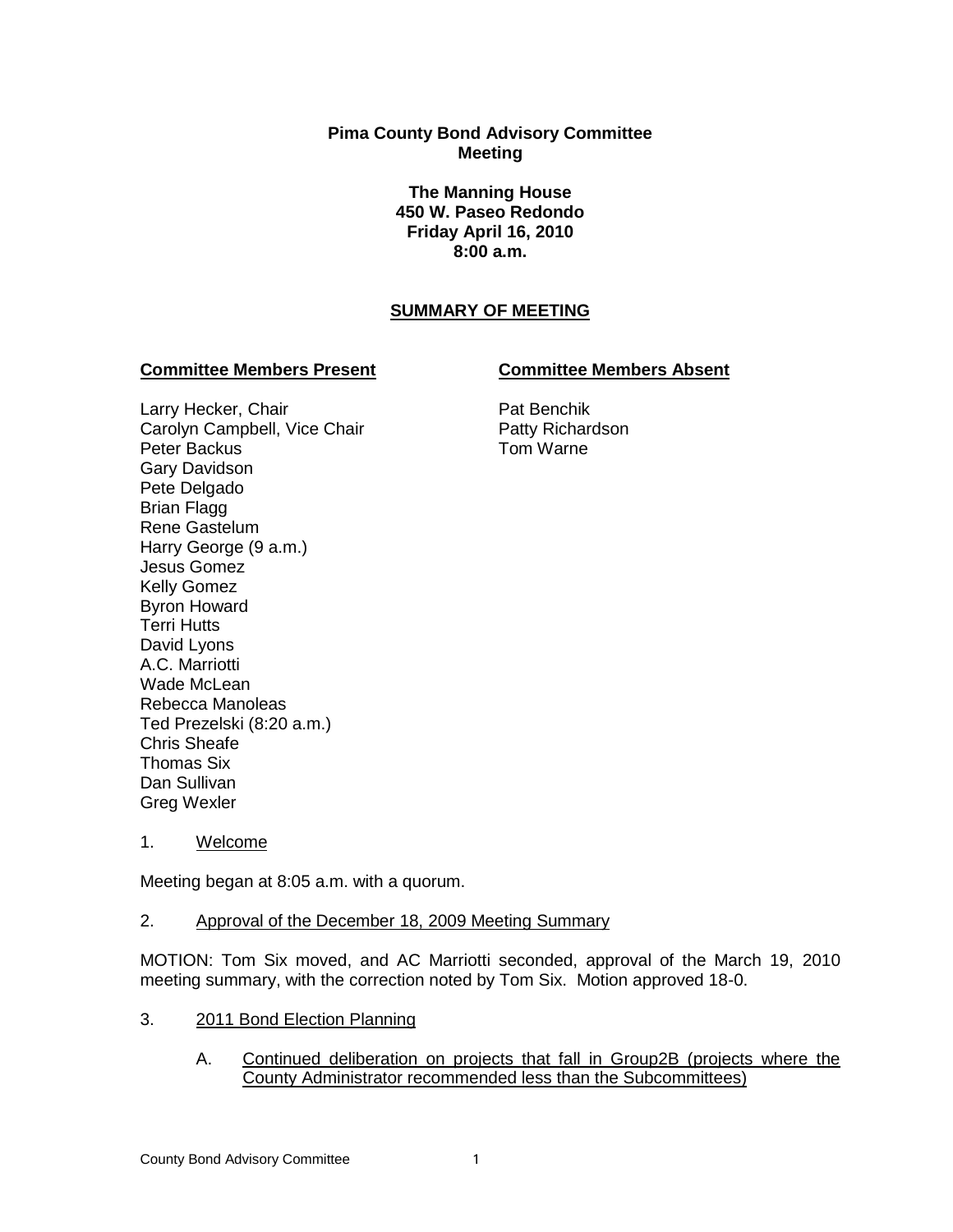FM 108 Eastside Government/Community Center and Park – County Administrator Chuck Huckelberry recommended increasing his recommendation from \$10 million to \$14 million if the Committee wanted to include a regional or district size park in the first phase of the project. Mr. Huckelberry also explained that there are three potential locations for this center: (1) South of the Fairgrounds, (2) land within the Rocking K development to be donated by the developer, (3) or on State Trust land adjacent to Empire High school at Houghton and MaryAnn Cleveland Way.

MOTION: Vice-Chair Campbell moved, seconded by Peter Backus, to tentatively approve \$14 million for FM 108 Eastside Government/Community Center and Park. Motion approved 18-0.

DIRECTION TO STAFF: Inform Committee of when meetings with community groups will occur regarding alternatives for locations of the FM 108 Eastside Government/Community Center and Park. Provide Committee with a breakdown of costs by element.

OS2 Habitat Protection Priorities, OS3 Community Open Space, and State Trust Land Conservation – Mr. Huckelberry summarized his memorandum on the proposed funding for State Trust land conservation.

MOTION: Vice-Chair Campbell moved, seconded by Rebecca Manoleas, to tentatively approve \$110 million for OS2 Habitat Protection Priorities. Motion approved 11-8.

Discussion on the above motion included concerns that this amount of funding for open space conservation was disproportionally high compared to other needs, that other tools such as zoning and conservation easements should be used as opposed to buying land outright, request to defer until the end, concern about public sentiment, support for the funding because open space questions have scored so high with the voters in the past, lack of funding for management of existing lands such as Colossal Cave, disagreement with concerns, and a question about how we should protect urban lands for conservation in the future. A substitute motion by AC Marriotti for \$70 million for OS2 died for lack of a second.

### OS3 Community Open Space –

MOTION: Vice-Chair Campbell moved, seconded by Rebecca Manoleas, to tentatively approve \$10 million for OS3 Community Open Space. Motion approved 19-0.

### State Trust Land Conservation -

MOTION: Vice-Chair Campbell moved, seconded by Chairman Hecker, to tentatively approve \$100 million for State Trust Land Conservation. Motion failed 12-7.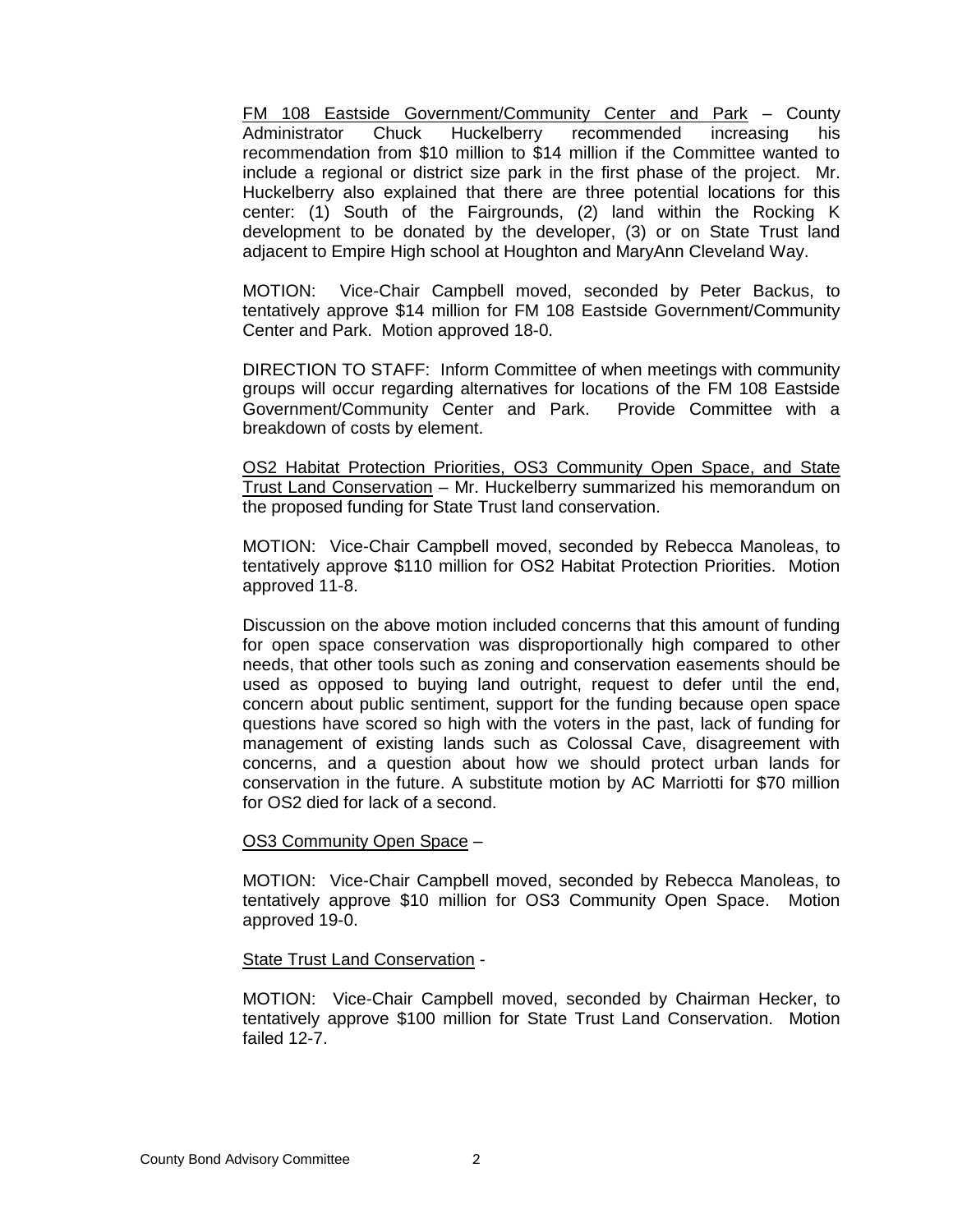SUBSTITUTE MOTION: Dan Sullivan moved, seconded by Greg Wexler, to tentatively approve \$20 million for State Trust Land Conservation. Motion failed 16-3.

Discussion on the above motions included question about whether the \$110 million for OS2 could be used for State Trust land, Mr. Huckelberry reminded the Committee that \$80 million from OS2 would be targeted for the remaining options on the 130,000 acre Marley Ranch, confusion on how the contingencies would work or if they would be understood by the voters, question about whether it is best to be in same ballot question with other open space conservation items or alone, question about whether the vote should be deferred to see if the legislature moves State Trust land reform forward soon, importance of planning ahead and having the funds available should reform occur sometime before a future bond election, that it is unlikely another bond election would be held after 2011 and before 2016, and the importance of linking funding on the ballot to State Trust land reform on the ballot to show voters that there is both the mechanism and funding to conserve State Trust land.

FC 52 and FC 58 - Defer vote on river park projects until we have revised scope and cost estimates

PR137 Baja Senior Sports Complex -

MOTION: David Lyons moved, seconded by Dan Sullivan, to tentatively approve \$4 million for PR137 Baja Senior Sports Complex. Motion approved 20-0.

A comment was made that this project has been on the request list since at least 1993. Another comment was made that donations and private contributions are a significant component of this project.

### PR181 Sahuarita Pool and Recreation Complex/YMCA -

MOTION: David Lyons moved, seconded by Dan Sullivan, to tentatively approve \$6 million for PR181 Sahuarita Pool and Recreation Complex/YMCA. No action taken on this motion due to approval of substitute motion.

SUBSTITUTE MOTION: AC Marriotti moved, seconded by Chris Sheaf, to tentatively approve \$12,652,000 million for PR181 Sahuarita Pool and Recreation Complex/YMCA. Motion approved 17-3.

DIRECTION TO STAFF – Provide Committee a breakdown of costs.

Discussion on both motions included: Mr. Huckelberry recommended \$6 million versus \$12 million assuming matching funds from the YMCA and Town, current cost estimate at \$18 million, Town willing to work with \$12 million, Town thinks \$12 million is fair share based on Town's 2 percent contribution to the County's total assessed property value, YMCA not providing capital funding, project table should read Tier 1 for this project, estimates of annual operating costs of \$900,000, the Northwest YMCA built with County bond funds has been highly successful, request to breakout current cost estimates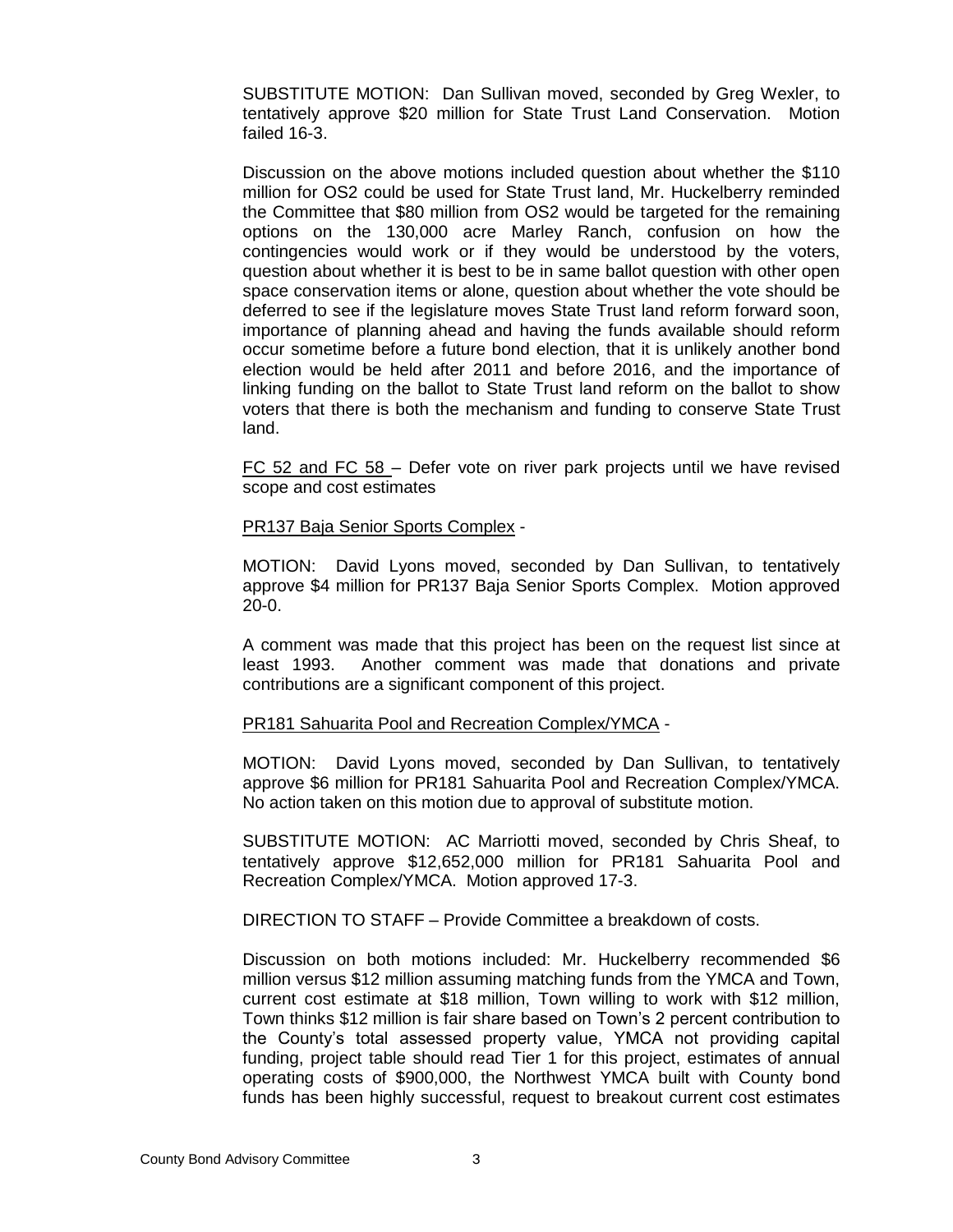individually, Town owns the land and the land is shovel ready, a library is another project that has been requested in this area.

#### PR210 Bureau of Reclamation (BOR) Sports Park –

MOTION: Dan Sullivan moved, seconded by Greg Wexler, to tentatively approve \$10 million for PR210 Bureau of Reclamation Sports Park. Motion approved 19–1.

DIRECTION TO STAFF – Provide Committee with information on what elements can be built with \$10 million in bond funds plus the \$10 million match (\$20 million total). Also provide the water harvesting report previously provided by the Town for this project, and a cost estimate to run a reclaimed line to the project.

Discussion included questions regarding the scope of the project, what could be built for \$5 million or \$10 million in bond funds plus matching funds from BOR, and sources of non-potable water for the turf portions of the project including reclaimed, storm water harvesting, and BOR recharge credits.

### PR231 Arizona Velodrome –

MOTION: Chris Sheaf moved, seconded by Dan Sullivan, to tentatively approve \$3.5 million for PR231 Arizona Velodrome. Motion approved 20–0.

Discussion included the project proponent's commitment to raise private funding to supplement the \$3.5 million in bond funds for capital costs, the project already has a committed funding source for operations, there was a concern raised as to whether the facility would be large enough to have a regional draw, City of Tucson Mayor and Council have committed Udall Park as a potential location, and a comment was made regarding the great track record the proponents of this project already have in Tucson.

PR277 Pima County Softball Tournament and Recreation Park – Mr. Huckelberry explained that his recommendation for reduced funding for this project was simply to enable other projects to also move forward.

MOTION: Wade McLean moved, seconded by Peter Backus, to tentatively approve \$5 million for PR277 Pima County Softball Tournament and Recreation Park. Motion approved 20–0.

Discussion included a statement that softball was the sport most in need of facilities, the recent lighting project at Sportspark reduces the funding need of this project by \$2 million, and yes the existing facilities and the proposed facilities are and will be served by reclaimed water.

FC12 - Defer vote on river park projects until we have revised scope and cost estimates.

B. Deliberation on Group 3A (projects not heard by the Subcommittees, but recommended by the County Administrator)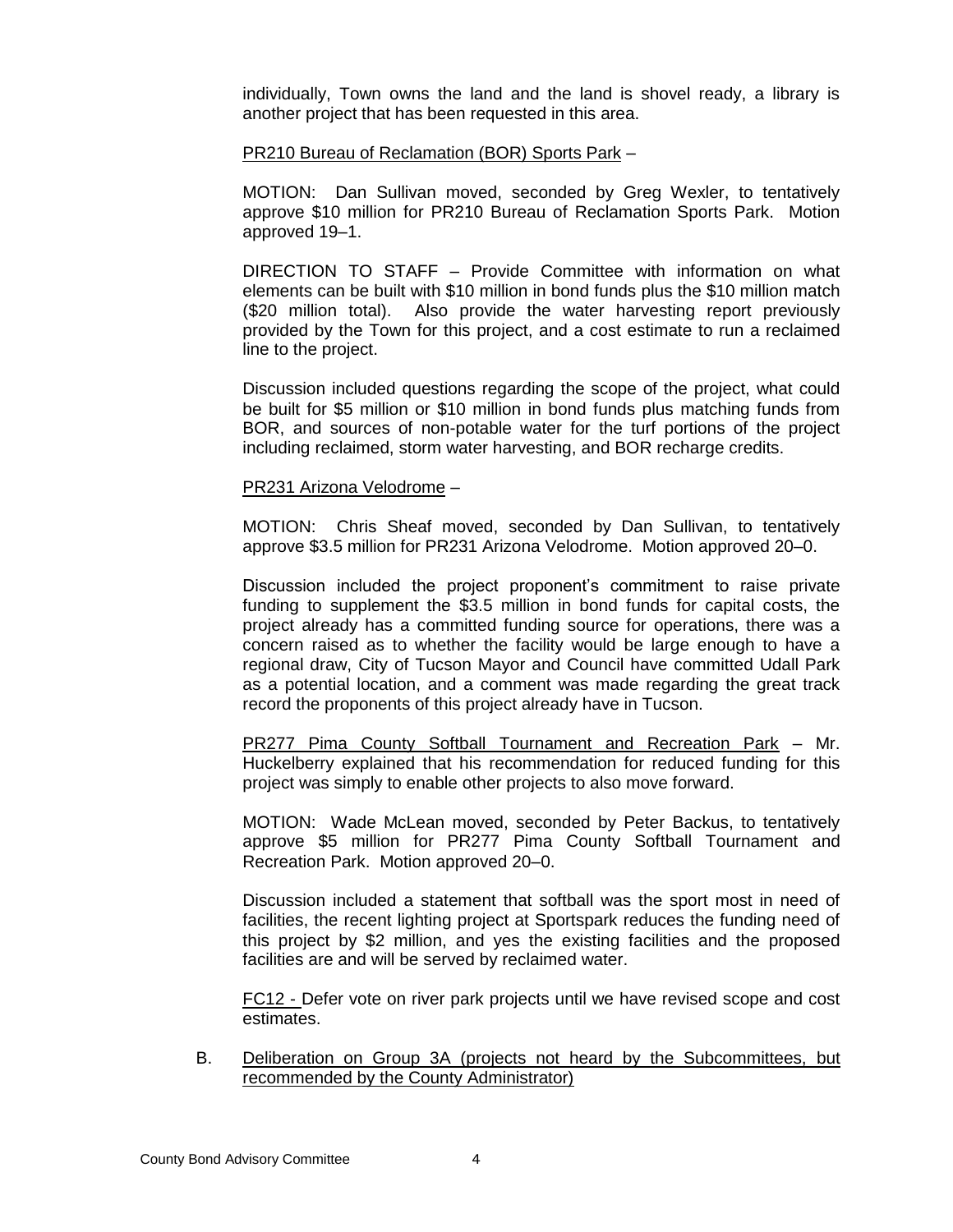HP125 Ajo Curley School Gym and Town Plaza HP126 Dunbar School Rehabilitation HP128 Performing Arts Center Rehabilitation

Mr. Huckelberry summarized the three projects. The Ajo Curley School and Town Plaza project builds off of the 2004 bond funded and federally funded projects in this area. The Dunbar School project would be the last phase of rehab. The Performing Arts project would also be another phase building off of past bond funding efforts.

MOTION: Vice-Chair Campbell moved, seconded by Terri Hutts, to tentatively approve \$1.3 million for HP125 Ajo Curley School Gym and Town Plaza. Motion approved 20 –0.

MOTION: Chris Sheafe moved, seconded by Dan Sullivan, to tentatively approve \$1.5 million for HP126 Dunbar School Rehabilitation. Motion approved 20 –0.

MOTION: Chris Sheafe moved, seconded by Dan Sullivan, to tentatively approve \$1 million for HP128 Performing Arts Center Rehabilitation. Motion approved 20–0.

FM109 Pima Air and Space Museum Cold War Hanger – Mr. Huckelberry reported that the Museum will raise \$7.5 million to match bond funds and will move it into first place for this kind of facility.

MOTION: Vice Chair Campbell moved, seconded by Brian Flagg, to defer a vote on FM109 Pima Air and Space Museum Cold War Hanger until the proponents present the project in front of the Committee. Motion approved 20– 0.

A substitute motion was made, but withdrawn, to approve the County Administrator's recommendation.

FM110 Elections Equipment – Mr. Huckelberry explained that funding is needed for elections equipment, but incase alternative funding is found before bond funding is available, language could be included in the bond ordinance to allow these bond funds to be used for another project.

MOTION: Dan Sullivan moved, seconded by Greg Wexler, to tentatively approve \$5 million for FM110 Elections Equipment. Motion approved 20–0.

FM112 Joint Municipal and Justice Courts Facility – Mr. Huckelberry noted that the Committee had received an extensive amount of information on this project. Ideally the proposed \$40 million would be supplemented with fair share funding from the courts, still under discussion, and combined with the \$76 million in 2004 bond funds.